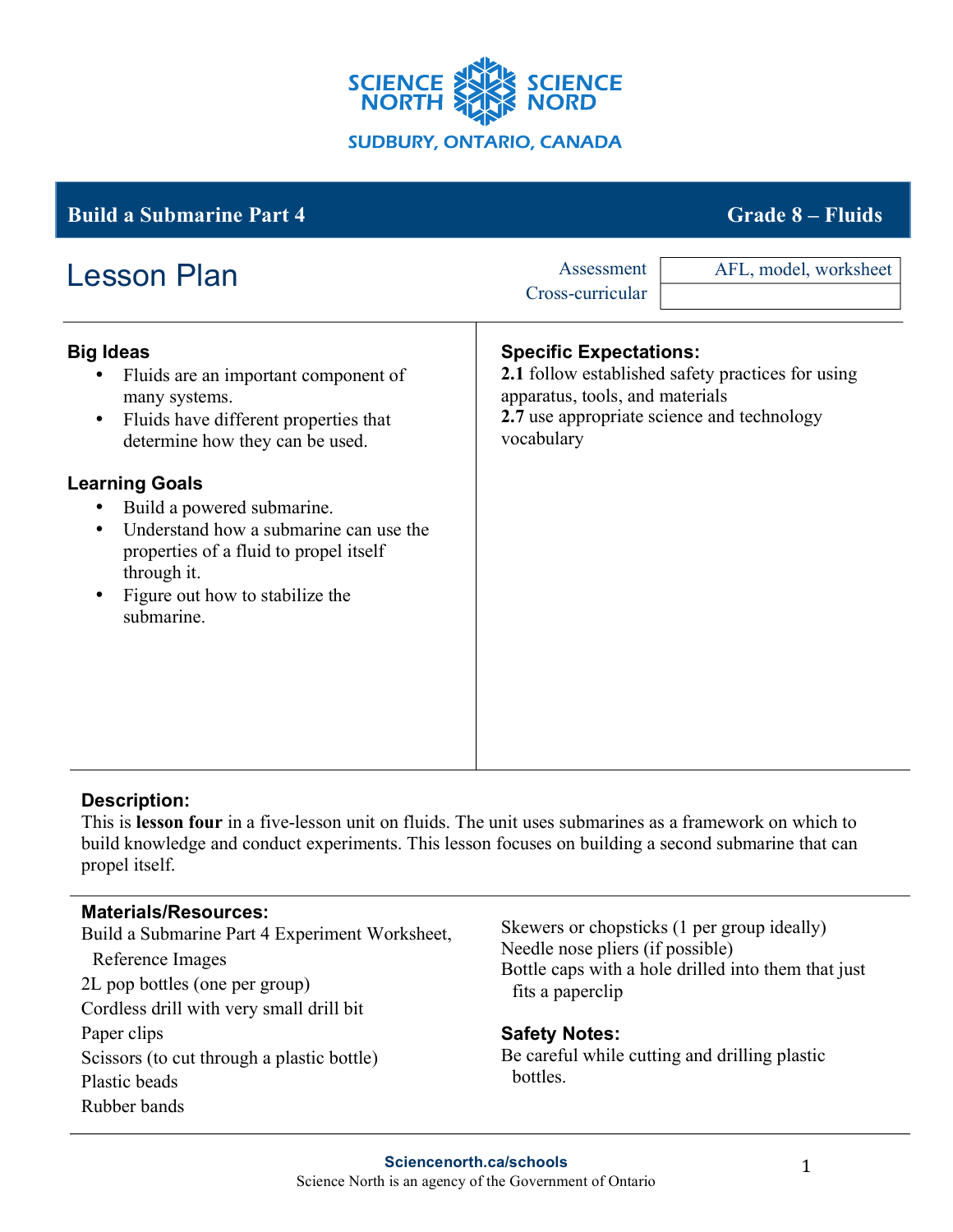## **Introduction**

**Prep**

• Teacher may want to drill a hole in each bottle cap and in the bottom of each bottle ahead of time, as this could be dangerous for students to do themselves.

## **Recap**

- We built a submarine that can sink and rise.
- By adding or taking away air you change the buoyancy of the submarine.
- If you did not have a chance discuss the changing pressure with depth you can do so now as well:
- We can't take our submarine to greater depth but here is a fun video showing a diver doing exactly this: https://www.youtube.com/watch?v=cHf9eWRd\_bc
- The submarine was not able to move forward/backward. How do subs move?

## **Today's project**

- Submarines use propellers to move. The propeller could be powered by a diesel engine or atomic power (which heats up steam to drive turbine)
- We are going to modify our sub from yesterday (or build a new one) by adding our own engine. A rubber band!

## **Action**

## **Building a Powered Submarine**

Students build a powered submarine today. There are two options here. They can start from scratch with a new bottle or they can modify the submarine they built yesterday. We suggest they modify the existing sub to save on materials. We will need to move the location of the air hose however as we will attach the propeller to the cap of the bottle.

If you wish you can print the following instructions for students, as it is broadly what we are following for this activity and presents the construction in a nice graphic way: http://www.howtoons.com/?page\_id=48.

**Note:** Their suggestion of adding a stabilizer is unnecessary as the bottle will never spin when it has enough weight inside to make it neutrally buoyant (if you don't use two knives it would be almost completely full of water).

- Drill a hole into plastic cap (or teacher may want to do this ahead of time for students). The hole should be just big enough that you can thread a paperclip through. Follow all safety procedures!
- Make the propeller:
	- o Cut a 2L pop bottle in half (pinch a piece of it first to make it easier to cut).
	- o Make a cut along each high and low ridge of the bottom of the bottle to within about 1'' of the centre.
	- o Cut off every second "flap" you've created (see reference image).
	- o Poke a hole into the centre of the propeller.
	- o Straighten a paperclip and thread it through the bottle, a bead, and then the propeller.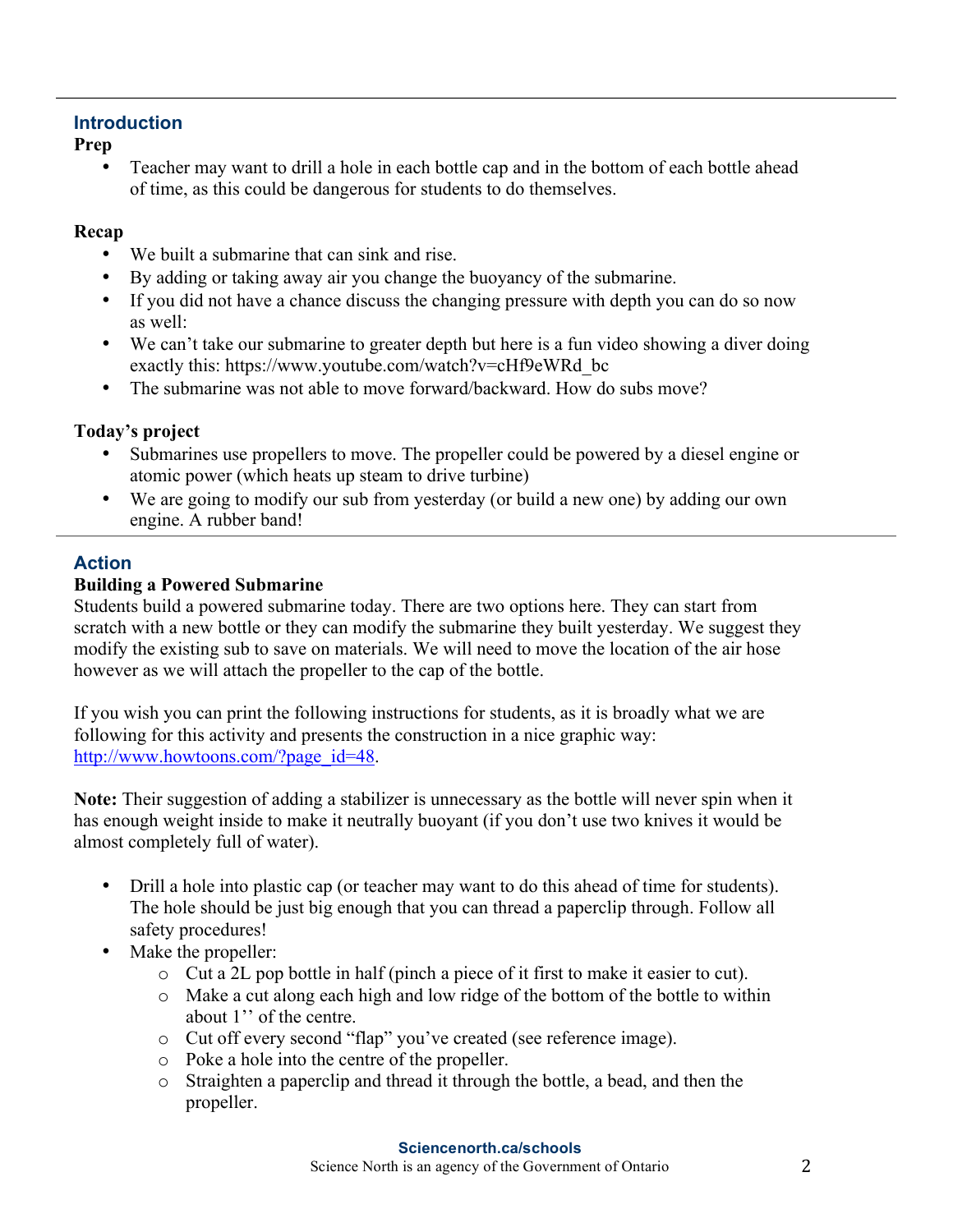- o Make a second hole in the propeller (off centre) and thread the paper clip through it (bend paper clip with needle nose pliers if necessary).
- Attach rubber band (your engine) inside submarine:
	- o Drill a hole into the bottom of the bottle that will be your submarine.
	- o Insert a half-straightened paper clip through the hole from the inside (tape the paper clip to a skewer). You should have a "hook" in the bottom of your bottle now. Bend the paperclip toward the bottle on the outside so it can't slide back in.
	- o Hook a rubber band on the paper clip inside the bottle (tape one end of the rubber band to a skewer so it holds well). Stretch out the rubber band by pulling the skewer back out until you can hook it onto the paperclip that is attached to the cap (and propeller)
	- o Screw on the cap.
- Buoyancy control:
	- $\circ$  Make a hole into the top of the bottle that just fits a straw/air hose (opposite where you already have two large holes for water to enter – if you are reusing the bottle from the last day).
	- o Tape on the airline or straw so it is as watertight as possible and you can blow air into the bottle (or suck it out).
	- o Make sure the sub is still weighted down with two knives inside the bottle. Otherwise, you won't be able to sink it.
	- o Fill the bottle with an amount of water and submerge it. Adjust water level until the submarine is neutrally buoyant. You'll notice that without a weight inside you have to fill it almost to the brim.

## **Testing the submarine- surface then underwater.**

- Surface test:
	- o Wind up the propeller and hold it (it will take a lot of winding you want it to actually move).
	- o Place the submarine in your water tank.
	- o Let go of propeller. What happens?
		- The sub should start moving. You MAY notice that the bottle also starts spinning a bit if you have NO weight inside.
		- § Do real submarines have to worry about starting to spin? (Yes they do!)
			- Real submarines actually have a stabilizer attached to them. We have to make sure that it's easier for the propeller to spin rather than the sub itself!
- Underwater test:
	- o Wind up propeller again and place the sub in the water
	- o Suck out enough air to make the sub sink.
	- o Release propeller. If it moves backwards try winding up the propeller in the opposite sense.
- Does the submarine move as well? (likely not discuss that there is extra friction from the fluid surrounding the bottle. Water is a LOT denser than air – and you know that even in air you feel a lot of resistance when you go fast (e.g. driving a car or biking).